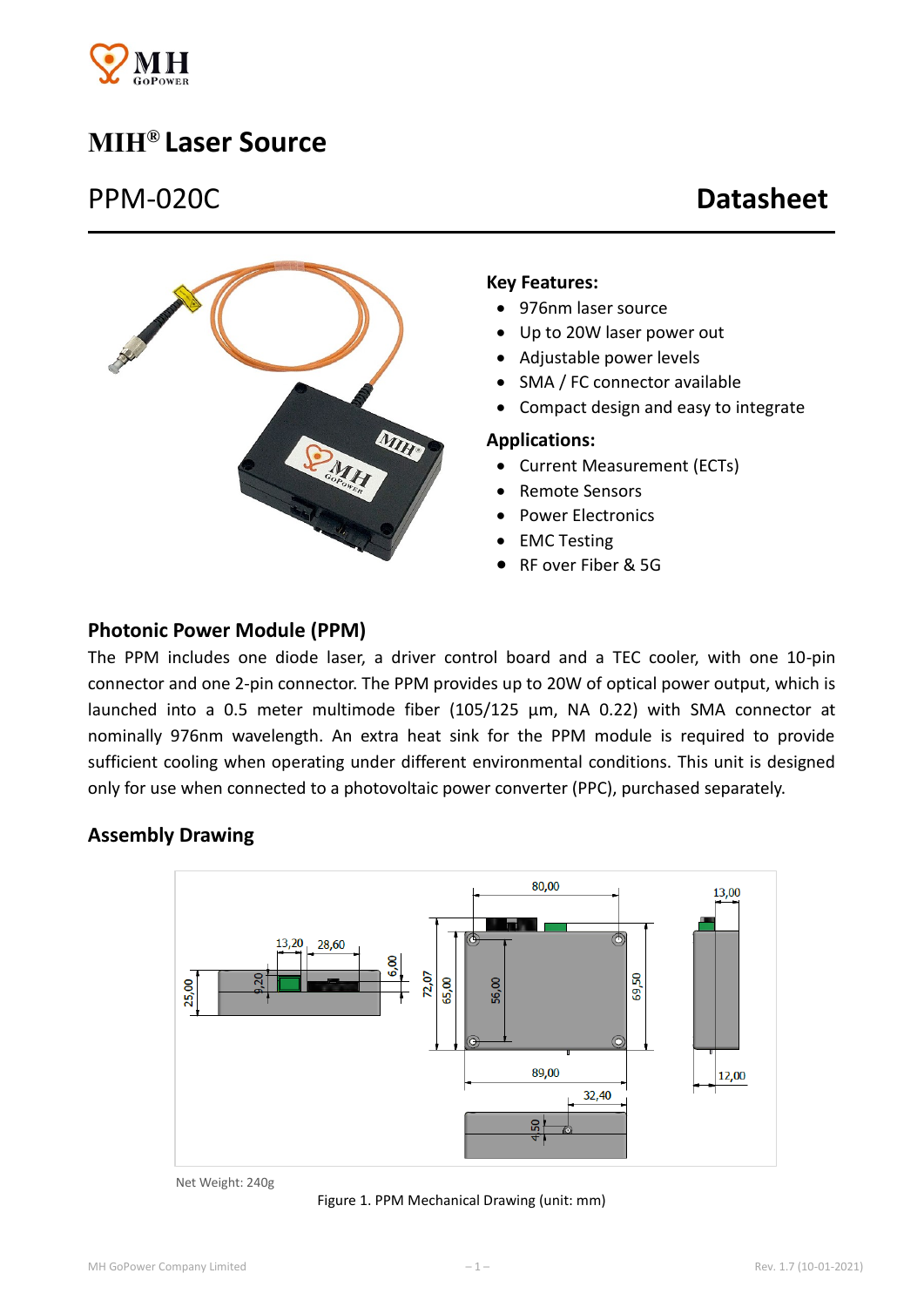

## **Operation Principle**

External power must be applied to the module in accordance with Table 1 for proper operation. The PPM accepts a supply voltage in the range of 11V to 13V.

A voltage applied on **SDN** pin enables the PPM when the voltage is higher than 1.4V, and disables the PPM when the voltage is lower than 0.95V. The output optical power can be adjusted through **LIS** pin with a voltage ranging from 0V to 2.5V. The drive current increases linearly with the voltage applied on **LIS** pin until the voltage reaches 2.5V. The drive current of the laser diode can be monitored by the voltage level on Pin **LIO**.



Figure 2. Stand-alone Application Schematic for PPM-020C

Table 1. Pin Function Descriptions

| Pin #          | Name        | Type                                | Description                                                                                                                                                                                                                                   |  |  |  |
|----------------|-------------|-------------------------------------|-----------------------------------------------------------------------------------------------------------------------------------------------------------------------------------------------------------------------------------------------|--|--|--|
| 1              | LIS         | Analog Input                        | Laser current set-point voltage. There is an input variable resistor of $100K\Omega$ tied to<br>GND. Setting it from OV to 2.5V will set the output laser power from 0A to 10A<br>linearly.                                                   |  |  |  |
| $\mathfrak{p}$ | <b>LDGD</b> | Digital Output                      | Laser diode good indicator. When this pin is high, VLDGD > 2V, the control loop is<br>working properly.<br>When this pin is low, $V_{\text{LDGD}}$ < 0.3V, the laser diode is bad, or there is a short or open<br>circuit at the laser diode. |  |  |  |
| 3              | <b>SDN</b>  | Digital Input                       | Shut down control. When the shutdown control is open (by default), this pin is 3.3V<br>and the laser will be on. To turn off the laser, short this pin to <b>GND</b> by switching<br>shut down control to close.                              |  |  |  |
| 4              | <b>GND</b>  | Signal Ground                       | Signal ground pin.                                                                                                                                                                                                                            |  |  |  |
| 5              | <b>LIO</b>  | Analog Output                       | Laser current output indicator. The LIO can be used to monitor the output current<br>when the LIS is adjusted. OV to 2.5V indicates the laser current of from 0A to 10A<br>linearly.<br>$I_{\text{out}} = 4 * V_{\text{LIO}} (A)$ .           |  |  |  |
| 6              | PGND        | Power Ground                        | Power ground pin. Connect this pin directly to power supply return pass.                                                                                                                                                                      |  |  |  |
| 7              |             | 12V V <sub>out</sub>   Power Output | 12V power output. Can be used to power the voltage meter. An external capacitor<br>(100uF/25V) is required for the external line. Connect 12V V <sub>out</sub> to the positive<br>terminal and <b>PGND</b> to the negative terminal.          |  |  |  |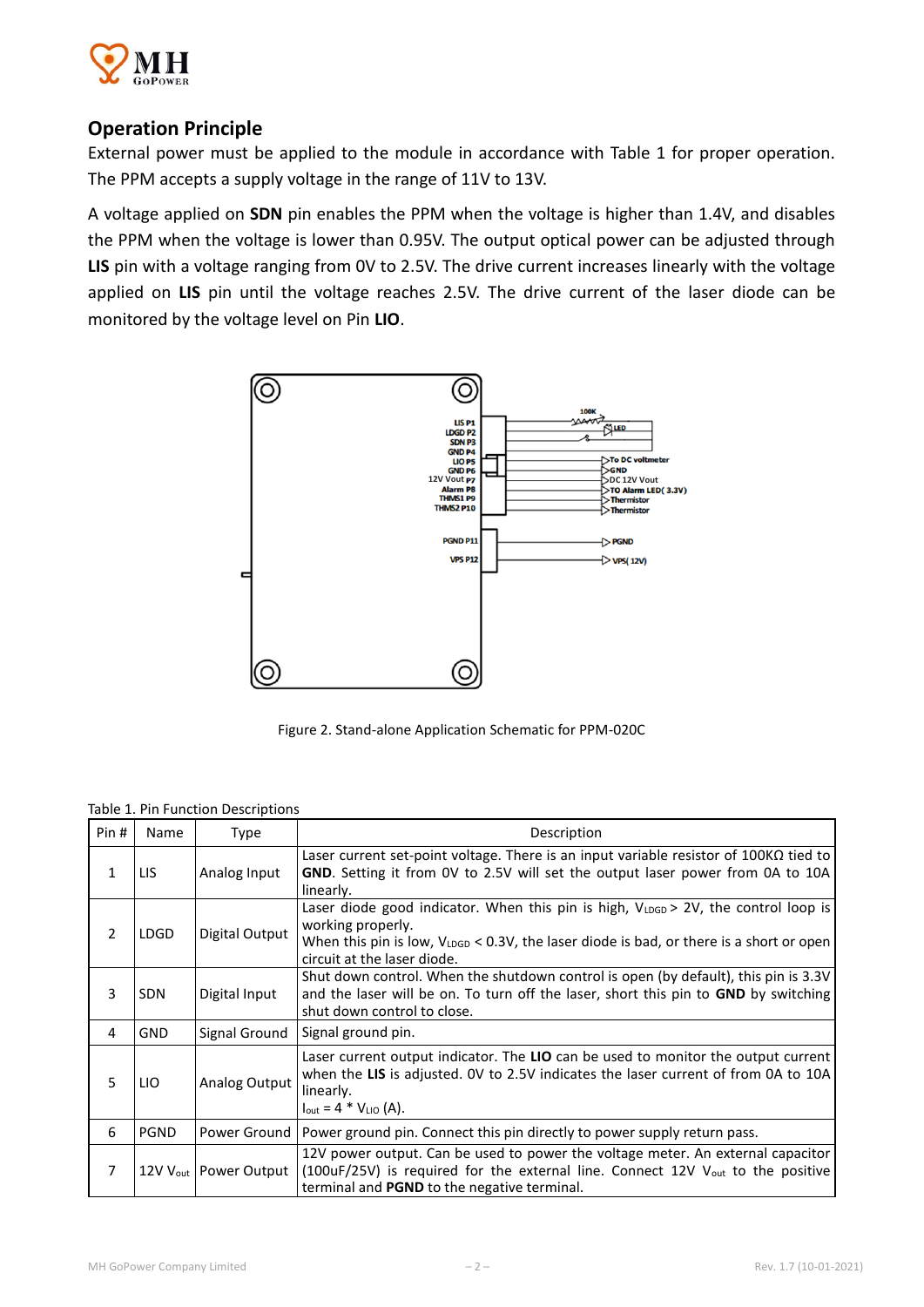

| Pin# | Name        | Type           | Description                                                                                                                                                                                                                                                                                                     |  |  |  |  |
|------|-------------|----------------|-----------------------------------------------------------------------------------------------------------------------------------------------------------------------------------------------------------------------------------------------------------------------------------------------------------------|--|--|--|--|
| 8    | Alarm       | Digital Output | Warning indicator. When laser diode temperature is too high or laser driver<br>malfunctions, this pin will output 3.3V.<br>When the laser temperature is higher than 35 $^{\circ}$ C, it will show 5Hz PWM 3.3V<br>voltage level<br>When the laser driver is abnormal, it will show a stable 3.3V voltage level |  |  |  |  |
| 9    | THMS1       | Analog Output  | Thermistor. The THMS is used to monitor case temperature based on the lookup<br>table in Figure 4. Please keep case temperature below 40°C.                                                                                                                                                                     |  |  |  |  |
| 10   | THMS2       |                | Analog Output   Same as above.                                                                                                                                                                                                                                                                                  |  |  |  |  |
| 11   | <b>PGND</b> |                | Power Ground   Power ground pin. Connect this pin directly to power supply return pass.                                                                                                                                                                                                                         |  |  |  |  |
| 12   | <b>VPS</b>  | Power Input    | Power supply voltage. The driver will work from VPS = 11V to 13V, and 12V is<br>recommended.                                                                                                                                                                                                                    |  |  |  |  |

Note: Pin #1~10, Molex 70553-0114

Pin #11~12, Molex 39532-1002

#### **Turning Laser On and Off**

The PPM can be turned on and off by setting the **SDN** pin high and low respectively. It is recommended to turn the PPM on by the following sequence:

Turning on: turn on the PPM by providing the voltage supply on the **VPS** pin, and raising the voltage of **SDN** pin.

Turning off: turn off the PPM by lowering the voltage of **SDN** pin, and stopping the voltage supply on the **VPS** pin.

#### **Adjusting the Laser Power**

The output laser power can be adjusted by setting the laser driving current through **LIS** pin. The driving current is set by adjusting the 100K variable resistor between **LIS** and **GND**, which sets input voltages of LIS. The driving current will be  $4 \times V_{LS}$  (A). The voltage settings to generate specific laser power output levels are illustrated in Table 2. Actual voltage settings may vary per PPM, and exact settings will be included with the PPM.

| Laser Power(W) | Setting Voltage(V) | Driving Current(A) | Resistivity( $K\Omega$ ) |
|----------------|--------------------|--------------------|--------------------------|
| $\overline{2}$ | 0.28               | 1.12               | 1.79                     |
| 4              | 0.46               | 1.85               | 3.76                     |
| 6              | 0.65               | 2.59               | 5.73                     |
| 8              | 0.83               | 3.32               | 7.70                     |
| 10             | 1.01               | 4.05               | 9.67                     |
| 12             | 1.20               | 4.79               | 11.64                    |
| 14             | 1.38               | 5.52               | 13.61                    |
| 16             | 1.56               | 6.26               | 15.57                    |
| 18             | 1.75               | 6.99               | 17.54                    |
| 20             | 1.93               | 7.72               | 19.51                    |

Table 2. Laser Power and Voltage Setting Chart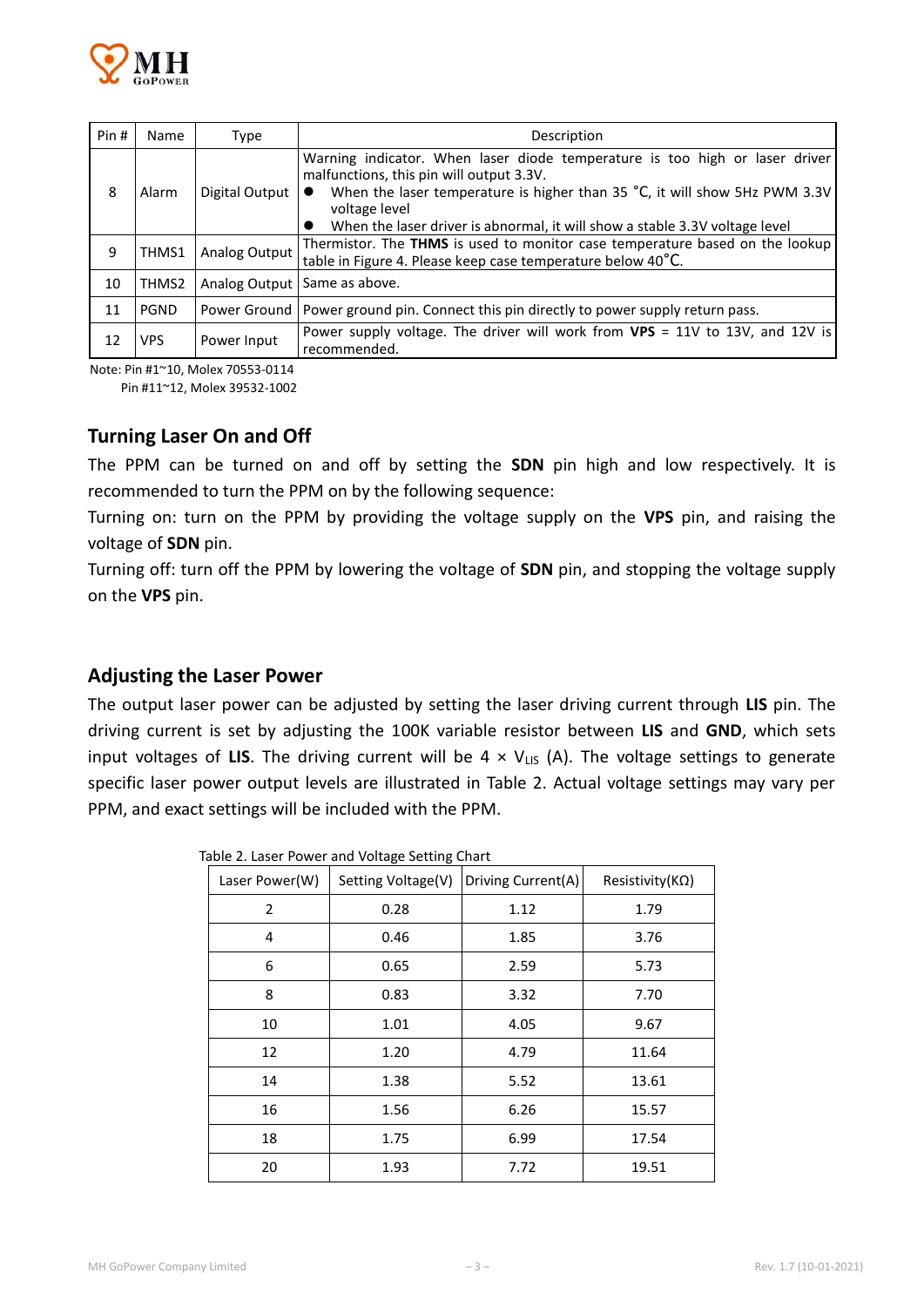



Figure 3. Laser Power & Driving Current under Different Voltage Settings

### **Monitoring the Laser Power**

The PPM output power can be monitored by measuring the voltage on the **LIO** pin, which indicates the laser driving current level. This feature is very useful for a micro-driver based system where the ADC is available and monitoring the current in real time is required. This pin provides a very low noise voltage signal which is proportional to the output current:

$$
V_{LIO} (V) = 2.5 \times I_{out} / 10 (V).
$$

For example, when the output signal equals to 1V, the output current is 4A. **LIO** pin can be used to drive an ADC directly, and also be measured by a multi-meter during debugging process.

#### **Monitoring the Case Temperature**

The case temperature can be monitored using the resistivity between **THMS1** and **THMS2**. The resistivity of the thermistor is 10kΩ at 25°C. Based on the R/T characteristics table in Figure 4, the resistivity will go up as the temperature drops, and the resistivity will go down as the temperature increases.

For example, when the resistivity reading (R2) is 29,200 $\Omega$ , the case temperature will be between  $0^{\circ}$ C ~ 5<sup>o</sup>C, determined by looking up values in the table below. Using  $0^{\circ}$ C (T1) as the reference point, we know that R1 = 32,650Ω and  $\alpha$  1 = 0.051. Putting the values into the following formula, the case temperature = 2.25°C.

Case temperature =  $T$  1 –  $\frac{\ln(\frac{R2}{R1})}{\ln(1+\epsilon)}$  $\frac{R_{2}}{R_{1}})$  $\frac{\ln(\frac{R2}{R1})}{\ln(1+\alpha1)} = 0 - \frac{\ln(\frac{29200}{32650})}{\ln(1+0.051)}$  $\frac{12650^6}{\ln(1+0.051)} = 2.25^{\circ}C$ 

Please keep the case temperature below 40°C, which is needed to keep the resistivity above 3603Ω. The maximum power that can be applied to this thermistor is 150mW; exceeding this power level could cause damage to the thermistor.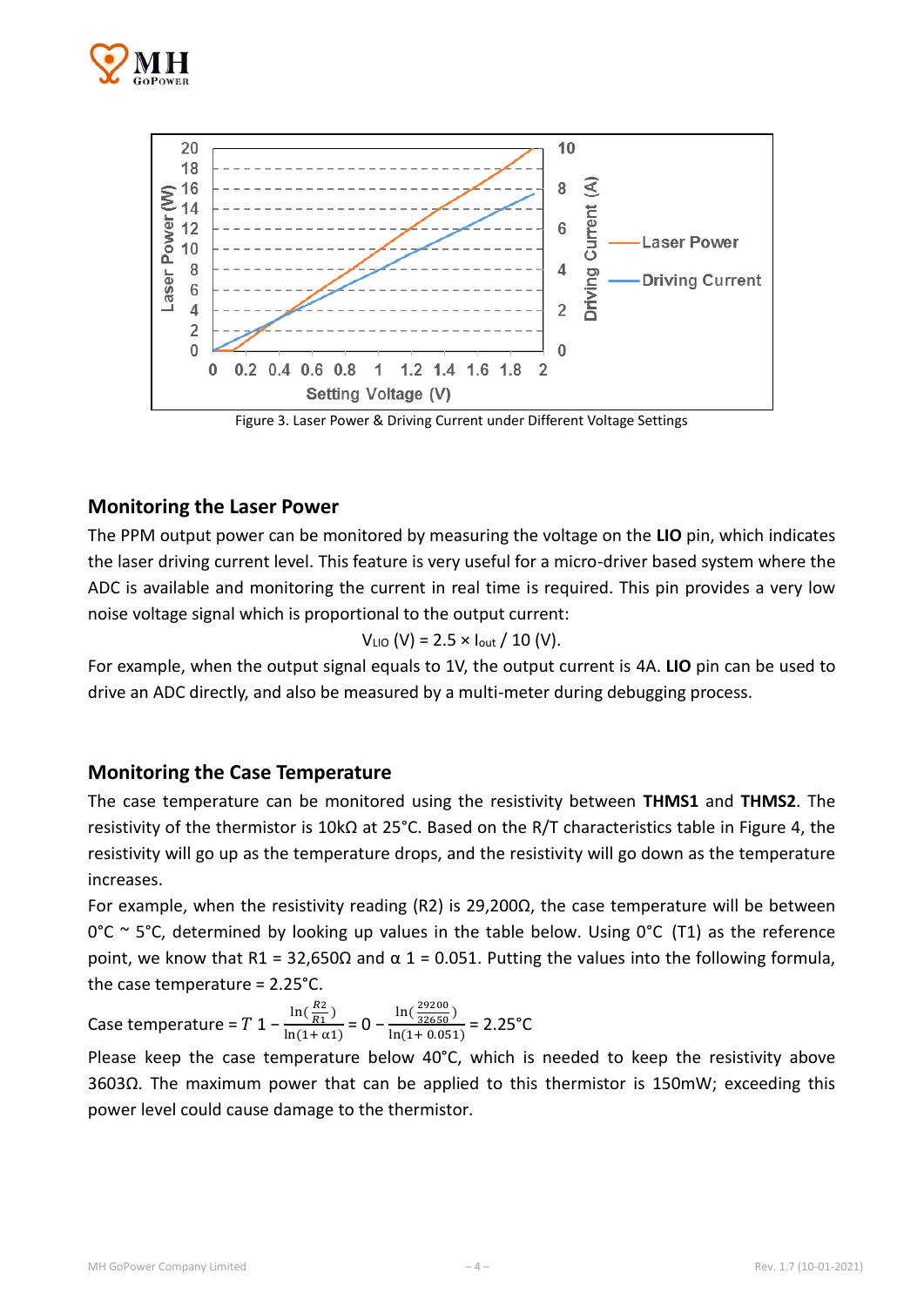

| T (°C)  | $B_{25/100} = 3988 K$ |                | T (°C) | $B_{25/100} = 3988 K$ |                |
|---------|-----------------------|----------------|--------|-----------------------|----------------|
|         | $R_T/R_{25}$          | $\alpha$ (%/K) |        | $R_T/R_{25}$          | $\alpha$ (%/K) |
| $-55.0$ | 96.3                  | 7.4            | 45.0   | 0.4369                | 3.9            |
| $-50.0$ | 67.01                 | 7.2            | 50,0   | 0.3603                | 3.8            |
| $-45.0$ | 47.17                 | 6.9            | 55.0   | 0.2986                | 3.7            |
| $-40.0$ | 33.65                 | 6.7            | 60.0   | 0.2488                | 3.6            |
| $-35.0$ | 24.26                 | 6.4            | 65.0   | 0.2083                | 3.5            |
| $-30.0$ | 17.7                  | 6.2            | 70.0   | 0.1752                | 3.4            |
| $-25.0$ | 13.04                 | 6.0            | 75.0   | 0.1481                | 3.3            |
| $-20.0$ | 9.707                 | 5.8            | 80.0   | 0.1258                | 3.2            |
| $-15.0$ | 7.293                 | 5.6            | 85.0   | 0.1072                | 3.2            |
| $-10.0$ | 5.533                 | 5.5            | 90.0   | 0.09177               | 3.1            |
| $-5.0$  | 4.232                 | 5.3            | 95.0   | 0.07885               | 3.0            |
| 0.0     | 3.265                 | 5.1            | 100.0  | 0.068                 | 2.9            |
| 5.0     | 2.539                 | 5.0            | 105.0  | 0.05886               | 2.9            |
| 10.0    | 1.99                  | 4.8            | 110.0  | 0.05112               | 2.8            |
| 15.0    | 1.571                 | 4.7            | 115.0  | 0.04454               | 2.7            |
| 20.0    | 1.249                 | 4.5            | 120.0  | 0.03893               | 2.6            |
| 25.0    | 1.0000                | 4.4            | 125.0  | 0.03417               | 2.6            |
| 30.0    | 0.8057                | 4.3            | 130.0  | 0.03009               | 2.5            |
| 35.0    | 0.6531                | 4.1            | 135.0  | 0.02654               | 2.5            |
| 40.0    | 0.5327                | 4.0            | 140.0  | 0.02348               | 2.4            |

Figure 4. R/T Characteristics of Thermistor

#### **Module Connector**

The manufacturer of the 10-pin and 2-pin connectors is Molex; P/Ns are 50-57-9410 and 39530- 0002 respectively. SL crimp terminals also needed for the 10-pin connector; P/N is 16-02-0097. Refer to [https://www.molex.comhttps://www.molex.com](https://www.molex.comhttps/www.molex.com) for detailed schematics and drawings.

#### **Fiber Handling**

Follow proper fiber-handling procedures to avoid catastrophic damage in high-power lasers:

- Do not expose fiber to temperatures higher than 85°C
- Always wear gloves or finger cots when handling the fiber to avoid fiber contamination
- Whenever possible, handle fiber in loops to prevent fiber damage
- Do not drag fiber over equipment, edges or sharp objects
- Never use the fiber to pick up or support the weight of the PPM. Always handle the PPM with two hands, one holding the PPM and the other handling the fiber coil to avoid fiber damage or breakage.
- Do not allow kinks or knots to develop in the fiber. Carefully work out any tangles without pulling on the fiber as this can cause any kinks or curls to tighten and exceed the minimum bend radius.
- Do not bend a fiber with a radius smaller than specified as minimum bending radius 30 mm